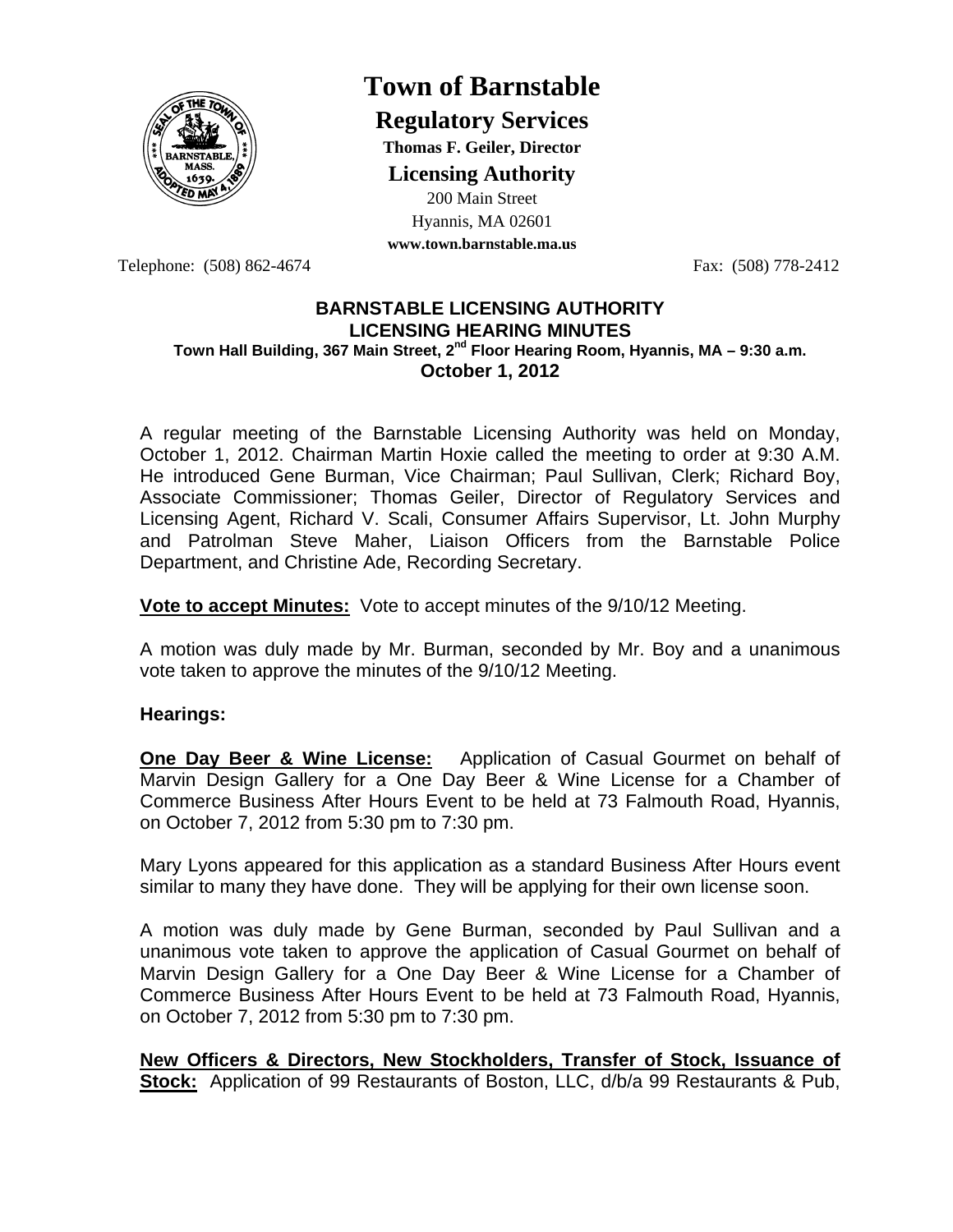1600 Falmouth Road, Thomas Hann, Manager, for a Transfer of Stock, New Stockholders, New Officers & Directors & Issuance of Stock.

No-one appeared for the application. Mr. Hoxie stated that he would entertain a motion to approve since it is corporate changes only.

A motion was duly made by Gene Burman, seconded by Paul Sullivan and a unanimous vote taken to approve the application of 99 Restaurants of Boston, LLC, d/b/a 99 Restaurants & Pub, 1600 Falmouth Road, Thomas Hann, Manager, for a Transfer of Stock, New Stockholders, New Officers & Directors & Issuance of Stock.

**New Annual Common Victualler License:** Application of Alice Maria Da Silva, d/b/a Sabor Do Brasil, 461B-4 Main Street, Hyannis, Alice Maria Da Silva, Manager, for a New Annual Common Victualler License for a total of 27 occupants (20 seats, 6 standees and one employee) to be operated from 8 am to 10:00 pm, daily.

No-one appeared for the application. Mr. Hoxie stated that it will be continued to our October 22, 2012 hearing.

**New Annual Common Victualler License:** Application of Elaine Stathe and Yong C. Mavor, d/b/a Elaine and Yong's Bagel Co., 70 Center Street, Hyannis for a New Annual Common Victualler License for a total of 25 seats inside only, to be operated Monday – Sunday from 5 am to 2 pm.

Attorney Mark Boudreau appeared for this application. This is a new annual Common Victualler license – a bagel and deli operation. Same site as Brown Bag Bagels. Capacity 25 seats all indoors. The applicants have over 50 years combined experience.

A motion was duly made by Gene Burman, seconded by Paul Sullivan and a unanimous vote taken to approve the application of Elaine Stathe and Yong C. Mavor, d/b/a Elaine and Yong's Bagel Co., 70 Center Street, Hyannis for a New Annual Common Victualler License for a total of 25 seats inside only, to be operated Monday – Sunday from 5 am to 2 pm.

**Alteration of Premises and Change from Seasonal to Annual All Alcohol Common Victualler License:** Application of Lobster Girl Lobster Boy, Inc., d/b/a Raw Bar on Ocean Street, 230 Ocean Street, Hyannis, Elizabeth Westwater, Manager for Alteration of Premises to add the second floor function room to the existing description at the end as follows: The second story includes an 826 sq ft octagon shaped room and staging area with an entrance/exit from/to the second floor hallway. The entire second floor is part of the licensed premises; with a function room having a maximum of 49 seats/standees. Total for building 108 seats, and a change from a seasonal to an annual license.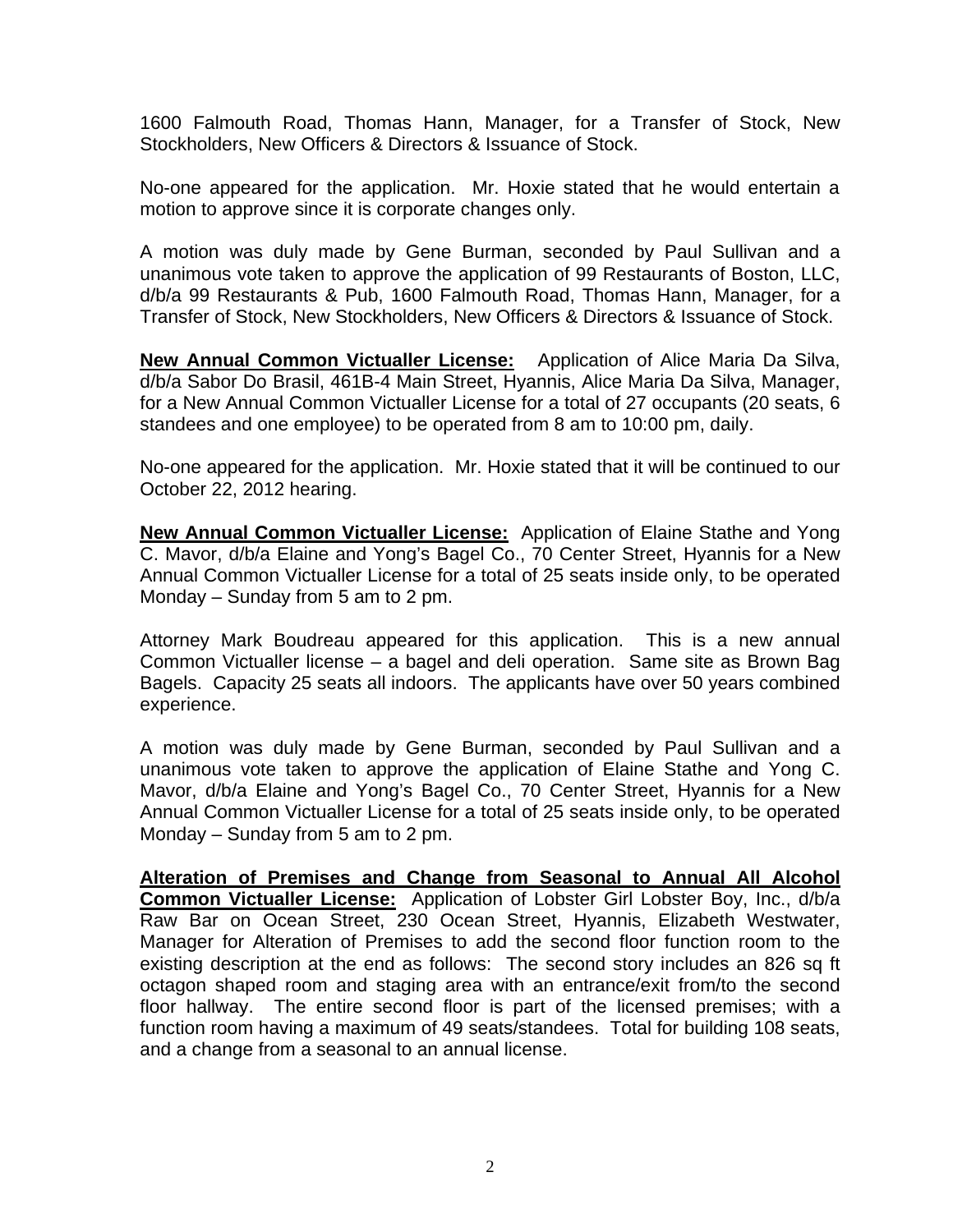Attorney Mark Gildea appeared for the applicants. The room being added is for a function room and they are also applying to be an annual licensee.

Mr. Hoxie clarified that they have a seasonal license now – will they be open all winter? Attorney Gildea stated not every day but they will be open in the winter. Mr. Burman stated when they first got the license, there was a major question about entertainment – how will the new room affect this? He stated it will not as the new room is totally enclosed. Officer Maher asked if they have an entertainment license there…he stated it will not have entertainment in it…the entertainment is downstairs.

A motion was duly made by Gene Burman, seconded by Paul Sullivan and a unanimous vote taken to approve the application of Lobster Girl Lobster Boy, Inc., d/b/a Raw Bar on Ocean Street, 230 Ocean Street, Hyannis, Elizabeth Westwater, Manager for Alteration of Premises to add the second floor function room to the existing description at the end as follows: The second story includes an 826 sq ft octagon shaped room and staging area with an entrance/exit from/to the second floor hallway. The entire second floor is part of the licensed premises; with a function room having a maximum of 49 seats/standees. Total for building now 108 seats.

A motion was duly made by Gene Burman, seconded by Paul Sullivan and a unanimous vote taken to approve the application of Lobster Girl Lobster Boy, Inc., d/b/a Raw Bar on Ocean Street, 230 Ocean Street, Hyannis, Elizabeth Westwater, Manager for a change to an annual license.

**Change of Manager on Annual All Alcohol Common Victualler License:** Application of Beech Tree Cantina, LLC d/b/a Beech Tree Cantina, 599 Main Street, Hyannis, for a Change of Manager from Caitlyn E. Sweeney to Jared J. Pane.

Jared Pane appeared for this application. Caitlyn is a teacher and cannot stay on as manager. Mr. Hoxie asked if this is the first time Jared has had experience in this field; he stated he has worked at his father's other restaurants. Mr. Burman asked if he had liquor experience as far as service to minors, etc. Jared stated this summer was a great learning experience. He is TIPS trained and has his Serv Safe application. Lt. Murphy stated he has many instances of interaction with Jared Pane and is completely satisfied with his ability to control the premises.

A motion was duly made by Gene Burman, seconded by Paul Sullivan and a unanimous vote taken to approve the application of Beech Tree Cantina, LLC d/b/a Beech Tree Cantina, 599 Main Street, Hyannis, for a Change of Manager from Caitlyn E. Sweeney to Jared J. Pane.

Mr. Hoxie stated he might want to stay for the business meeting as there was a complaint received on noise out back.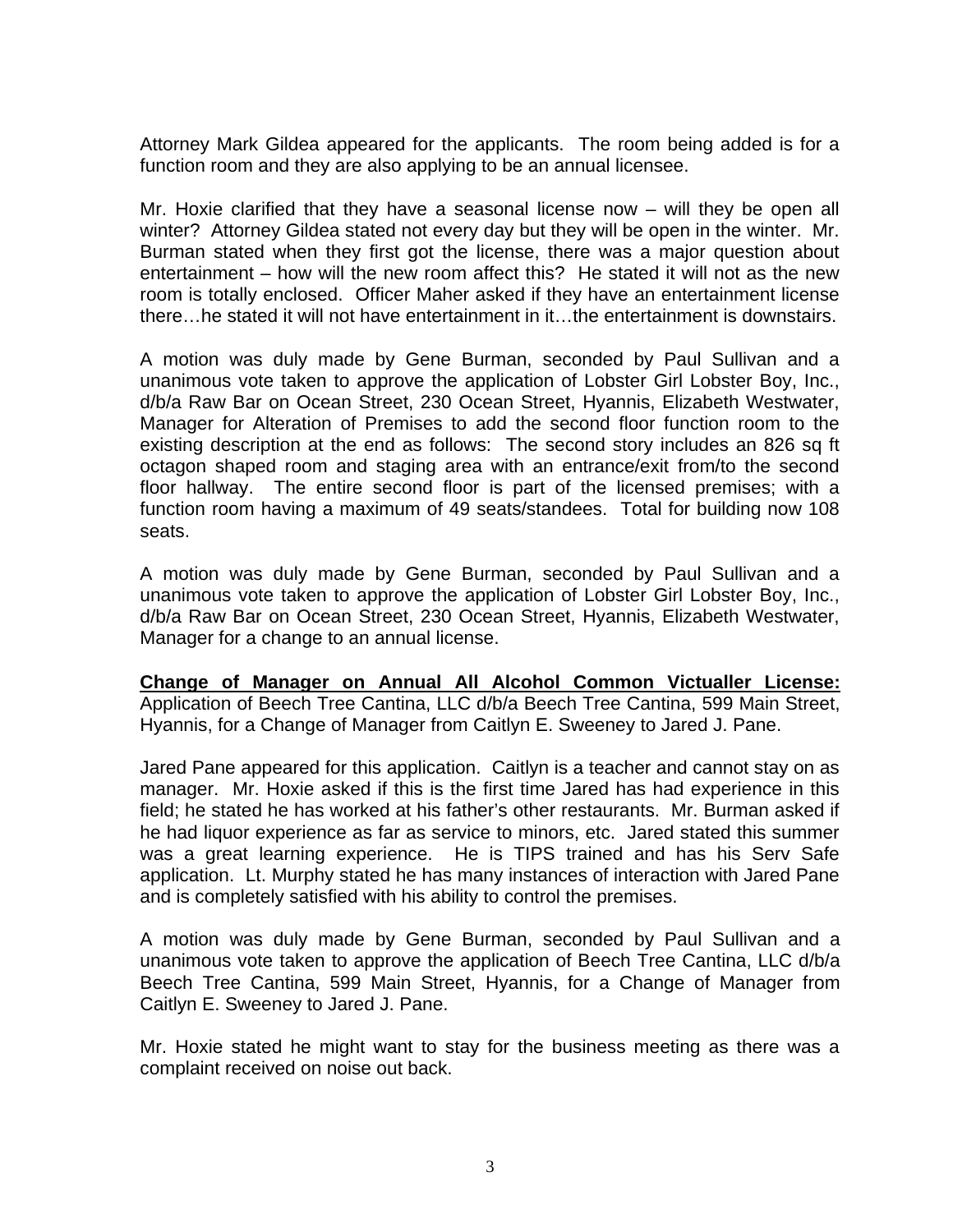**New Annual Class II Auto Dealer License:** Application of WAJ Auto Sales, Inc., d/b/a WAJ Auto Sales, 455 Yarmouth Road, Hyannis, MA to move his existing Annual Class II Auto Dealer License to 455 Yarmouth Road, Hyannis. There will be 22 display vehicles of which a maximum of 13 are outside, 2 customer vehicle spaces outside, total of 15 vehicles outside on property. There will be additional vehicles inside the building for display and owner/employee parking. No washing of vehicles or repair on site. Hours M-F 9:30 – 5:30. Continued from 9/10/12.

Mr. Alves appeared for this application – there will be 9 display vehicles outside, not 13. On the plan to the right there is an "E" – that will be a "C"; number 20 will be an "E." This change will not affect the total number of vehicles.

Mr. Burman recused himself from this hearing.

Gilbert Wood came forward as the abutter and clarified that Mr. Alves has agreed that the 40' x 40' easterly corner of the lot will only be used for customer vehicles and not display vehicles. He would like the motion to reflect that.

Mr. Hoxie stated that the numbers have changed. Mr. Alves stated there will be 9 outside at night – 15 spaces. The rest of the 25 vehicles will be inside. The configuration is to be as shown on the plan marked final plan. The easterly corner will be used for customer vehicles only (4).

A motion was duly made by Dick Boy, seconded by Paul Sullivan and a unanimous vote taken to approve the application of WAJ Auto Sales, Inc., d/b/a WAJ Auto Sales, 455 Yarmouth Road, Hyannis, MA to move his existing Annual Class II Auto Dealer License to 455 Yarmouth Road, Hyannis. There will be 25 total vehicles of which a maximum of 15 are outside on the property. There will be additional vehicles inside the building for display and owner/employee parking. No washing of vehicles or repair on site.; the 4 vehicles on the easterly corner of the lot weill be customer spaces only. Hours M-F 9:30 – 5:30.

**Show Cause Hearing:** Show Cause Hearing for International Inn Bar & Grill, Inc., 662 Main Street, Hyannis, MA, Ravi Ahuja, Manager for failure to complete the application process for a Change of License Premises Description, and for operation with an alternate floor plan without the approval of the ABCC.

Savi Borah appeared for this application. Mr. Scali wanted the Board to note that Savi is not the Manager of record. Mr. Ahuja, the Manager, is not here today. Mr. Hoxie asked if he Is he aware of the hearing. Savi answered he is.

Mr. Scali stated to the Board that this goes back to a year ago when the applicant asked for a secondary plan to include layout for when they have entertainment. That application has come back 4 times from the ABCC marked failure to obey Mass Tax Laws. This latest time it came back denied.

Savi Borah stated they do not have any tax issues – they are all up to date. She stated she has provided information to the ABCC and they are up to date.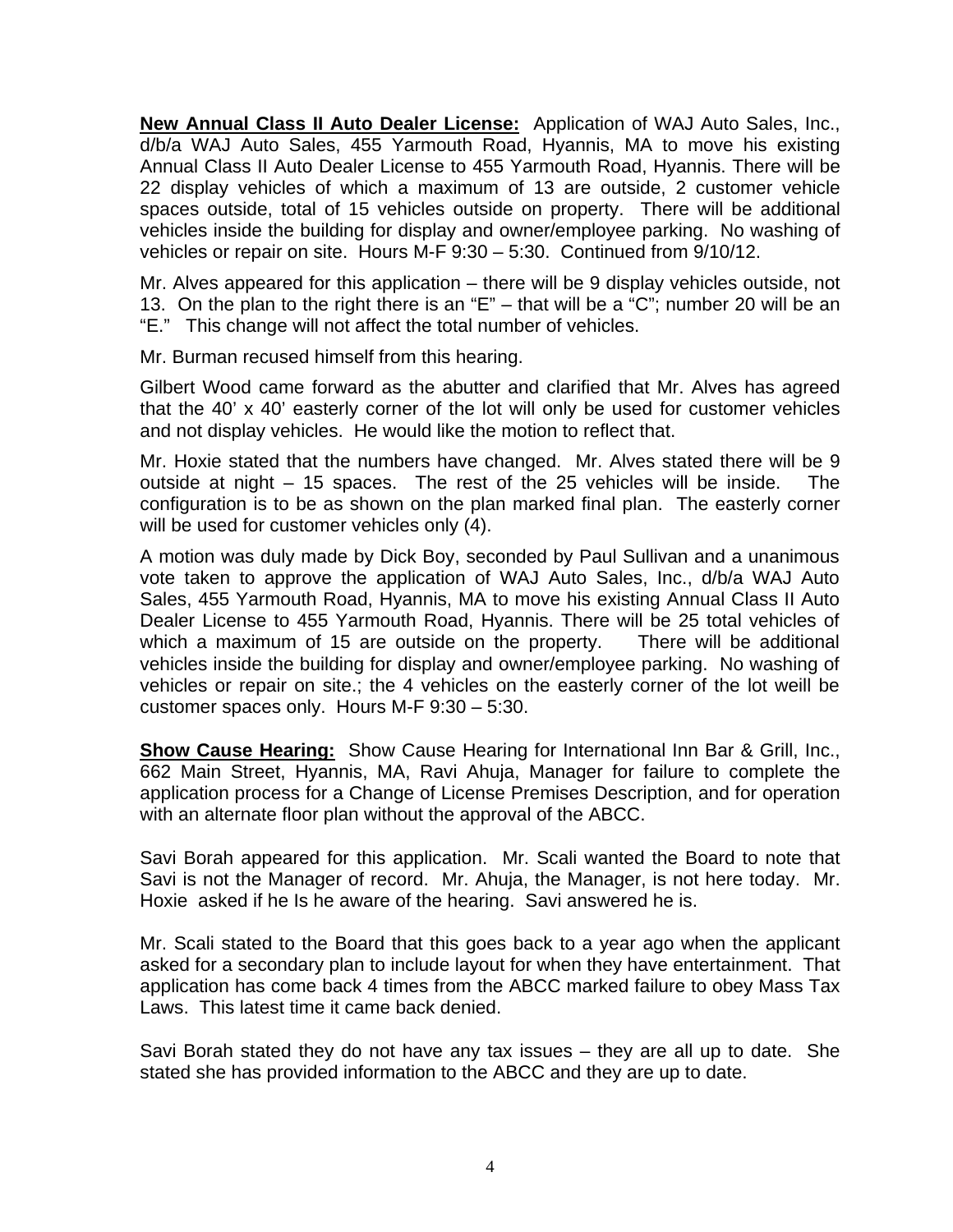Mr. Scali asked if she has contacted the ABCC; she stated she has.

Mr. Scali asked if she has a document that all the taxes are clear? She said she will have it.

Mr. Scali stated they have only ONE approved plan currently. Savi stated the secondary plan is now off the table – there will be no dance floor.

Officer Maher stated there were tables and chairs throughout the whole atrium last Saturday evening early – but later in the evening when he checked again, the chairs were removed for dancing. That is not legal as that  $2<sup>nd</sup>$  plan was never approved by the ABCC. Officer Maher stated they have been doing this all summer – they cannot do so as the 2nd plan has not been approved. Mr. Scali stated unless the ABCC tells us otherwise, they are not approved.

Mr. Hoxie asked to continue this to the next hearing. Mr. Scali stated we cannot submit the application for reconsideration to the ABCC without proof that the issues are resolved. Savi stated she will be in touch with Mr. Scali and will not take out the tables and chairs in the interim.

Mr. Hoxie stated they will be back for our hearing on October 22, 2012.

## **Business Meeting:**

Release of Executive Session Minutes, if any (None).

Discussion on Noise level from Beech Tree Cantina outdoor patio per complaint letter. Mr. Hoxie stated we have a letter of complaint for a resident. It is not a show cause hearing today but a discussion on this letter. Mr. Burman stated anyone living around a licensed premises is entitled to quiet enjoyment of their home. Mr. Hoxie asked for discussion as to whether or not we should call a hearing. Mr. Hoxie asked Lt. Murphy for his input. Lt. Murphy stated he worked Tues-Sat all summer and is not aware of any noise issues brought to his attention while on patrol. Officer Maher stated there have been no complaints through the police station. The licensees have offered to add soundproofing to windows in the building of the complainant to reduce noise in the building. They have said that this is one way they can reduce/eliminate the noise. Mr. Pane stated they typically have everyone out of there before midnight – they have been diligent. Mr. Hoxie asked Mr. Geiler his opinion. He asked if it would be appropriate to say we have spoken to the licensee and if there are future complaints we will then have a hearing. Mr. Geiler stated the entertainment inside is until 12 but outside only until 8. He thinks the noise is from people enjoying sports events from the T.V. outside. Outbursts from the watchers are common with sporting events. Beyond that there is no authorization for the T.V. to be on after 8. There should be nothing going on out there after 8 but food and beverages. He thinks that is the issue. Is entertainment going on past 8 pm? Mr.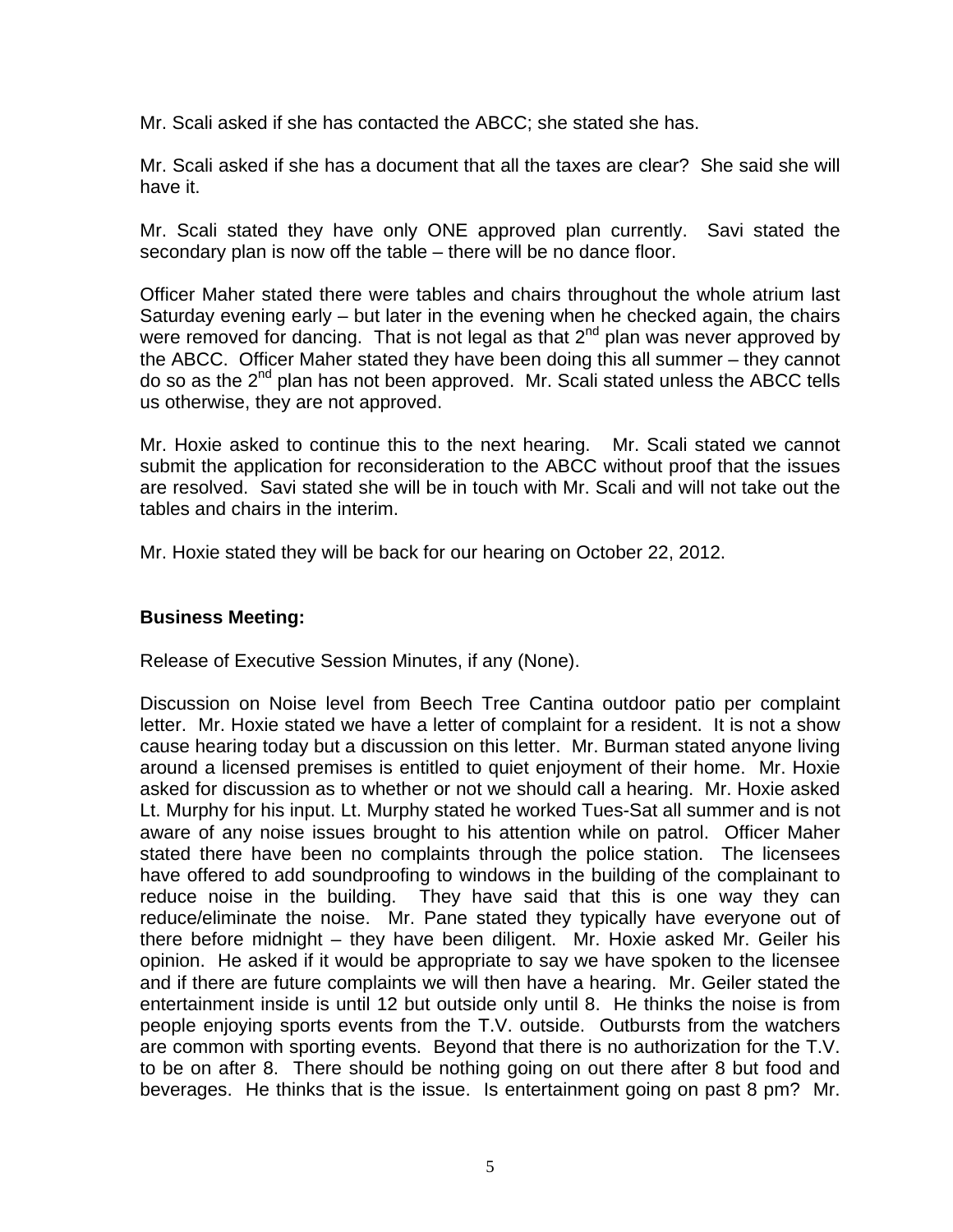Hoxie stated Monday night football is an example. Lt. Murphy stated part of the problem is that the complainant should call the police department when there is an issue so the police can check it at the time – not a week later. Mr. Hoxie stated we can inform the complainant of that. Mr. Sullivan concurred with Lt. Murphy. The letter says 4 complaints to the licensee not the police department; they should contact the police department in future.

Mr. Hoxie asked the licensee to speak. Phil Miller appeared with Jared Pane. They have met with the "speaker" for the condo association. Essentially 3 units are affected. He has met with them and been in their units. They have agreed to install a soundproof window in 3 units. The people have stated there is an echoing going on above the patio level. Mr. Miller stated that these windows are used in airports to mitigate noise. They have measured and placed an order – ready to go in 6-8 weeks upon delivery. They have an ongoing relationship with the neighbors. Other neighbors have not expressed any issues. Mr. Miller has given the vendor all the information needed to soundproof for these units. He did not measure noise – he measured the windows to install a sound proofing unit inside the existing window. This will prevent all noise from entering the premises. Mr. Scali stated he has extensive experience in noise issues from the past – he wanted to make sure where the noise is coming from. Mr. Miller stated that the occupants of the units asked Mr. Miller for this solution. Mr. Scali stated it may not solve the problem. Mr. Miller stated the occupants have agreed this is what they want. The noise is not an issue of patio doors but one level higher…they (the licensees) are doing this at their own expense. Mr. Hoxie sees no reason for a show cause hearing at this time. Mr. Geiler asked what the plan is for 8 pm entertainment outside, stating the outside must end at 8; can the radio be on past 8 outside? No it can't per Mr. Geiler. Inside it can. Jared Pane was wondering about that radio outside past 8 pm, thinking it was allowed until 11 as was the T.V. Mr. Geiler stated it is almost impossible to have patrons watching football and not get loud. If they want to apply to amend the license from 8 pm they have to do so formally. Jared Pane stated the letter stated the noise was after midnight; he knows for sure they have not had anything after midnight. William Pane stated there were no complaints all summer. In terms of football, all he can say is that if you come to see a game and see the average age it is 45-50. The people bring their kids. They sit with their kids with a yogurt or Sunday and sit there. He also wanted today to thank the Board for approving them…this summer the number enjoying the tree has been incredible. The town people can verify that this area is revitalized; kids feeding the fish, the tree is such an attraction for photos, etc. It has been enjoyable for all. They will take care of the problem. He also stated he is very proud of his son, Jared, who follows the rules and has done a great job.

Mr. Hoxie stated they might come in to apply for an extension of the non-live license to have the capability for movies there or T.V. after 8 pm.

The noise issue has been tabled for now according to Mr. Hoxie.